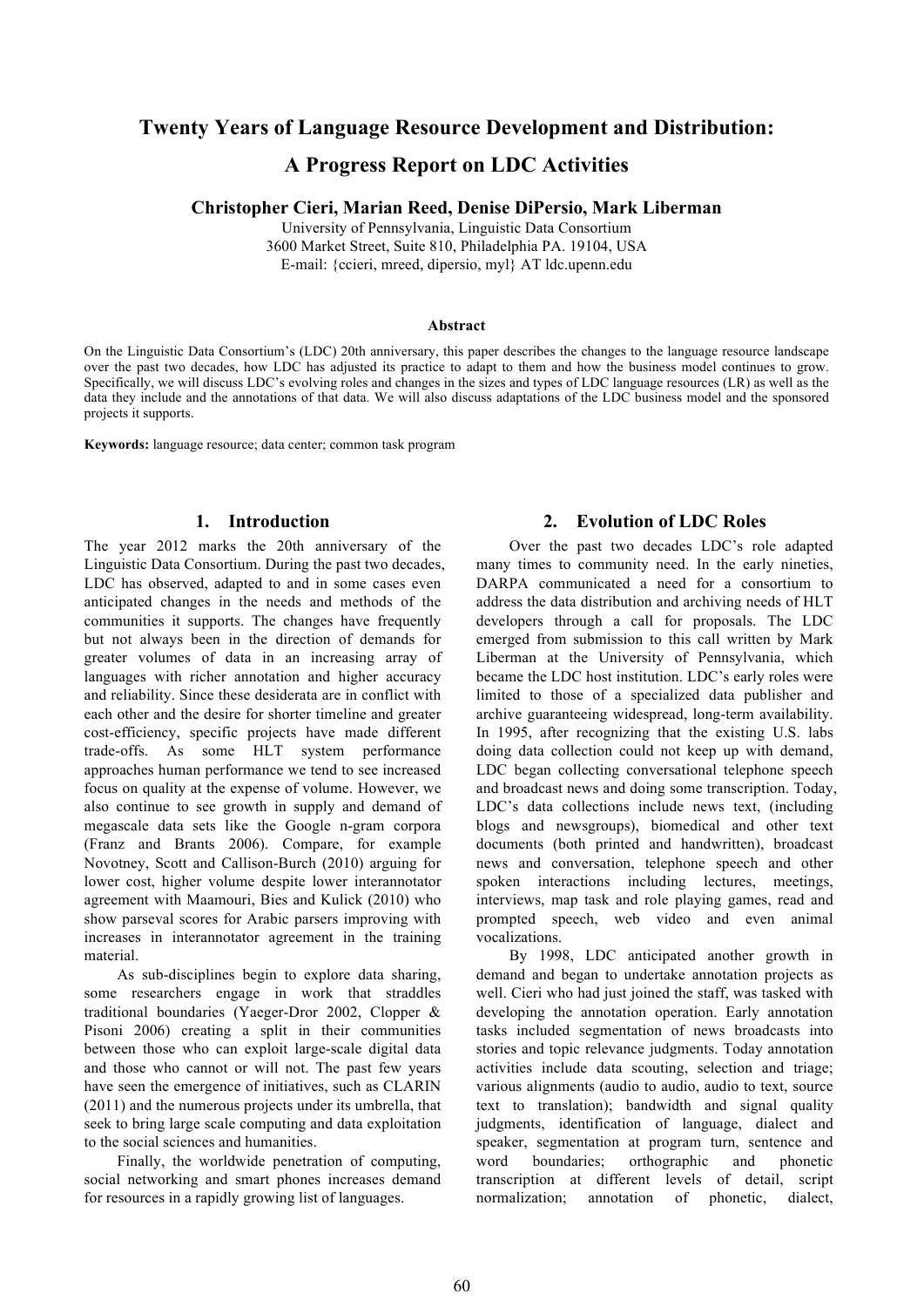sociolinguistic feature and supralexical features; document zoning and legibility annotation; tokenization; morphology, part-of-speech, gloss, syntactic, semantic and discourse function tagging, disfluency annotation; relevance judgment; sense disambiguation; readability judgments; entities, relations, events and co-reference tagging; knowledgebase population; time and location tagging; many kinds of summarization; translation, edit distance analysis, post-editing, quality control; analysis of the physics of gesture; video entity and event identification and classification; and pronunciation, morphological, translation and usage dictionaries development.

In 1999, with the arrival of Steven Bird to LDC the organization began develop tools and best practices not just as a means to complete specific project but for general use (Bird, Liberman 1999). The Annotation Graph Toolkit was one of the first products of this effort.

In around 2000, LDC's contribution to common task technology development programs began to grow from simply providing specific corpora to overall language resource coordination across the program. This evolution began during the DARPA TIDES and EARS programs and was fully realized during the DARPA GALE and subsequent programs under Stephanie Strassel's management.

In 2005, LDC began publishing the specifications it developed to guide the creation of new language resources. See for example LDC (2011).

During the GALE program, LDC also realized a long-term goal of integrating HLTs into the LR creation workflow. Specifically, LDC uses the speech-to-text and machine translation systems of multiple GALE performers to intelligently select new and challenging data for annotation (Walker, Caruso, DiPersio 2010). Naturally, such work must proceed with caution to avoid biasing the collection in favor of any specific engine or research group.

This evolution has lead to a situation today in which LDC activities include production, validation archiving and distribution of language resources, management of intellectual property rights and licenses, data collection and annotation and lexicon building, tool, specification and best practice development, documentation and metadata hosting, consulting and training, corpus creation research and academic publication, resource coordination in large multisite programs and service on funding panels, program and oversight committees.

## **3. Evolution of the Business Model**

The LDC business model was designed by an oversight committee composed of commercial, government and non-profit LR users. That group recognized the need to create a business model that would sustain the Consortium's operations independently of government support beyond seed funds and despite rises and falls in the availability of funds for new data development. As a result, LDC provides vast amounts of data at no

additional costs to members who support the Consortium typically through membership fees. Specifically, LDC typically publishes around 33 corpora per year. The cost to create any of these corpora is greater that the annual membership fee, in many case one to three orders of magnitude greater. These cost savings are possible because LDC membership as a whole only supports the distribution operation. The cost of creating new LRs is borne by the programs that need such resources.

After a decade of operations, LDC recognized a trend among members that suggested a change to the business model. A significant number of LDC members request all the data sets released. However, the original membership model and fee was based on the expectation that members will acquire a subset of released corpora each year. To adapt to this trend, LDC split the membership into two types: one limiting the number of corpora a member can acquire to 16 annually, the other, with a somewhat higher fee, that includes automatic delivery of two copies of every corpus released.

The centralization of distribution services reduces the boundaries to accessing LR while maintaining uniform licensing within and across research communities. The transparent cost sharing means that funding agencies who cover most or all LR development costs are relieved of the burden of subsequent maintenance and distribution while research users gain access to vast amounts of data. A single membership agreement imposes minimal, standard terms over nearly all of the 520 LRs in the LDC Catalog. Members retain ongoing data access to data via a consistent interface that groups original data with any subsequent patches. This approach encourages sharing, re-annotation and use and the comparison of competing analysis or algorithms over benchmark data.

Benchmarks of LDC's contribution of the research communities it supports are the volume and diversity of LRs distributed, over 84000 copies of more than 1300 titles to 3100 organizations in 70 countries. In addition LDC has identified some 8000 academic papers that reference LDC data after having searched for just 55% of all titles in the Catalog (Ahtaridis, Cieri, DiPersion, 2012).

#### **4. Evolution in Publication Practice**

In addition to the changes in the business model described above, LDC has implement several changes in publications practice. The publication operation has always accepted data sets from contributors, reviewed these for accuracy, consistency, adherence to some specification and adequacy of documentation. However, once LDC began creating corpora for using in federally funded common-task programs it became necessary to adapt to this new stream of data. Regarding the division of labor among LDC employees who support projects and those who maintain the publication operation, the former are responsible for collecting, annotating, and preparing a single publication ready copy of each corpus they create while the latter are responsible for an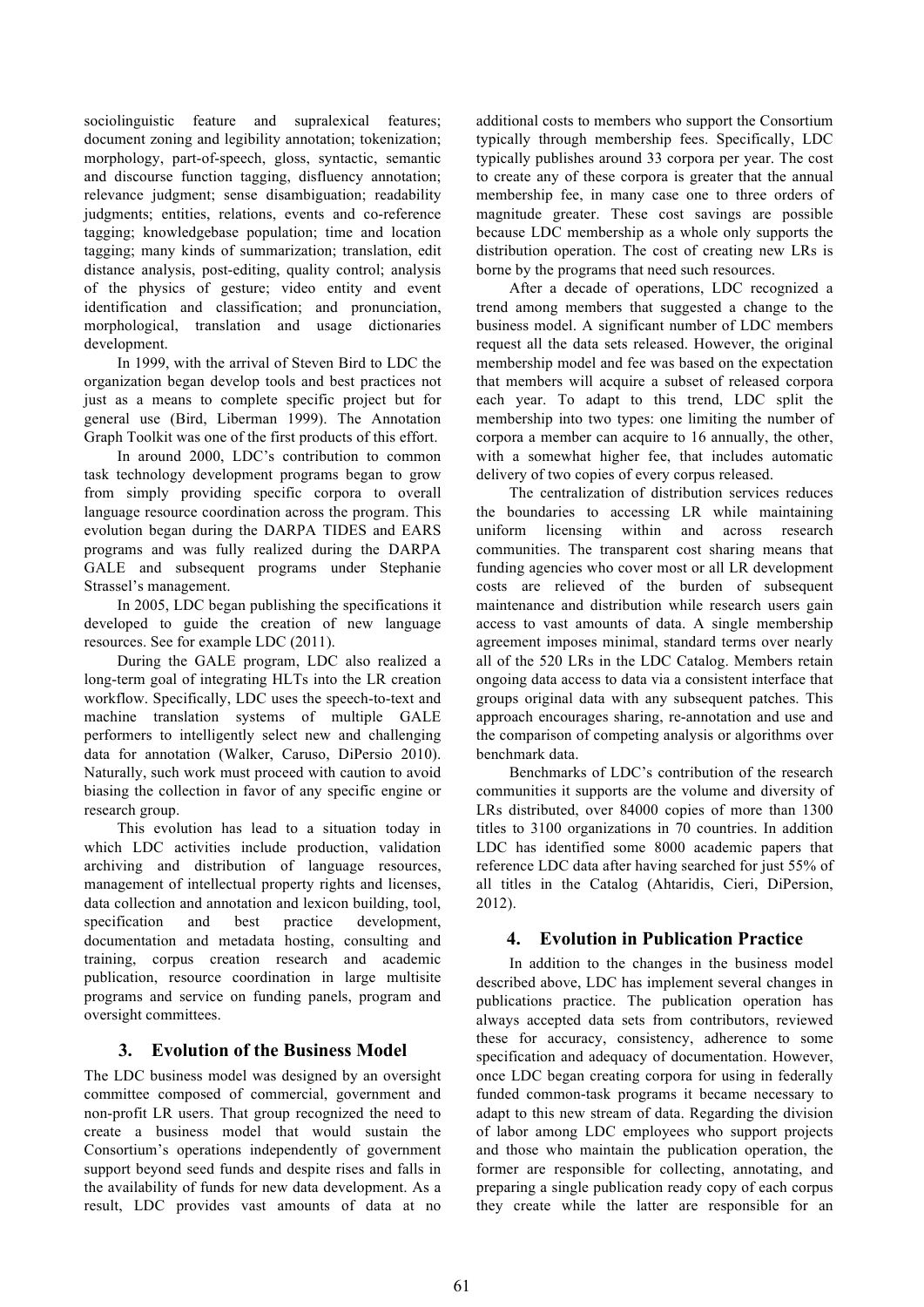additional round of quality control, production replication, distribution and archiving

Another specific change in publication practice has been in volume. In 2003, LDC noticed that the backlog of data sets waiting for publication had begun to grow. To reduce the backlog and provide greater value, LDC decided to increase publication productivity. Since 2004, LDC has targeted a range of 30-36 publications per year. Figure 1 shows the number of publications per year as columns and cumulatively as a line adding to 520 in total. Since 2004, LDC has released on average 33 per year representing a 43% increase over the average for all prior years, 23. Productivity has also remained more consistent as seen in the post-2004 standard deviation of 2.68 versus 3.16 for prior years. The broken, horizontal "average" lines emphasize relative consistency since 2004 compared to the previous decade.



**Figure 1: LDC Data Publication by Year**

## **5. Evolution in Outreach**

LDC has always followed the practice of finding a way to make data available to credentialed researchers with a bona fide need for data and a genuine inability to pay. In some cases this meant making the researcher aware of an existing affiliation between their organization and LDC. In other cases it has meant correcting a misunderstanding about the fee for a resource, discounting or delaying the fee if necessary or arranging some kind of trade of data or services. In every case, LDC balances the needs of the individual researchers with the needs of the Consortium included assuring its longevity.

In 2010, LDC decided to formalize this procedure to assure that the funds the Consortium invested in supporting worthy but impecunious researchers were distributed wisely. Grants in data are given twice each year to students who demonstrate a need by submitting a two-page proposal summary and a letter of support from their advisors. Because regular members subsidize this activity through their fees, it is important to apply a rigorous procedure. The proposal summary must instill confidence in the research and make clear how and why LDC data will be used. The letter must express the advisor's confidence in the project and assert an inability to pay. Applications are competitive. Incomplete applications are rejected out of hand and not every complete application succeeds. In some cases, LDC staff contact successful applicants to provide additional information about offerings and suggest alternative data sets, in particular when the applicant has not selected data that will allow the work to be properly evaluated. To date, LDC has provided, at no cost to applicants, 8 corpora in 2010, 24 in 2011 and 8 in 2012. Winning applications have run the gamut of language related disciplines from computer science and electrical engineering to oriental studies, second language acquisition and teaching. Had these data been license at normal fees the total would have exceeded 40,000 USD.

From its beginning LDC has always worked to keep the communities it supports informed of its work and research products by attending and presenting its research products at conference and workshops. Since 2007, LDC has expanded its conference presence to include vendor tables, exhibiting at one event in the first year, two in 2008, three in 2009, two in 2010, five 2011 and two at the time of writing in 2012. Still in the process of determining which conferences allow one to reach the broadest audience given the cost, LDC has exhibited at: NWAV (New Ways of Analyzing Variation), Interspeech, ALA (American Library Association), LREC, ACL (Associate for Computation Linguistics), LSA (Linguistic Society of America), ICASSP and NEALLT (Northeast Association for Language Learning Technology).

LDC also conducts surveys occasionally to elicit feedback from it user communities. The first two surveys (2006, 2007) were designed principally to establish a user sentiment baseline. The 2012 survey probed sentiment as well, but it also addressed topics of interest to the Consortium including respondents' "favorite" LRs, LDC's 20th Anniversary (April 2012), mobile technologies, "open data" and social networking.

The 2012 survey was sent by email on January 24, 2012 to 1541 contacts from two groups: those who joined LDC or licensed data from 2009 through 2011; and LDC's primary contact at the surveyed organizations. A reminder email was sent on February 7, and the survey closed on March 2. 99 respondents completed the survey (6.42% of the sample); 169 provided partial responses  $(10.97\%)$ . A 6.42% response rate approximates a 95%  $+/-$  15% degree of accuracy for the sample group<sup>1</sup>. A 10-20% response rate is standard for web-based surveys<sup>2</sup>.

Although the results are still under analysis as of this writing, we can note some general points. Respondents indicated overall a high satisfaction level with LDC's language resources (LRs) and services; this confirmed sentiments expressed in 2006 and 2007. Respondents' favorite LRs tended to cluster around "benchmark" data sets, i.e. TIMIT and Penn Treebank, large text sets, such as the multilingual Gigaword corpora, and evaluation data sets, e.g., NIST's Speaker Recognition Evaluation (SRE) releases. When asked to comment on open data, most respondents agreed that the community needs more open data, though

 $\frac{1}{1}$  ${}^{1}_{\text{http://www.greathrook.com/surve}}$  accuracy.pdf<br> ${}^{2}_{\text{http://constantoontoatocutoff}}$  with a com/onp/ongworal

<sup>&</sup>lt;sup>2</sup>http://constantcontact.custhelp.com/app/answers/detail/a \_id/2965/~/predicting-survey-response-rates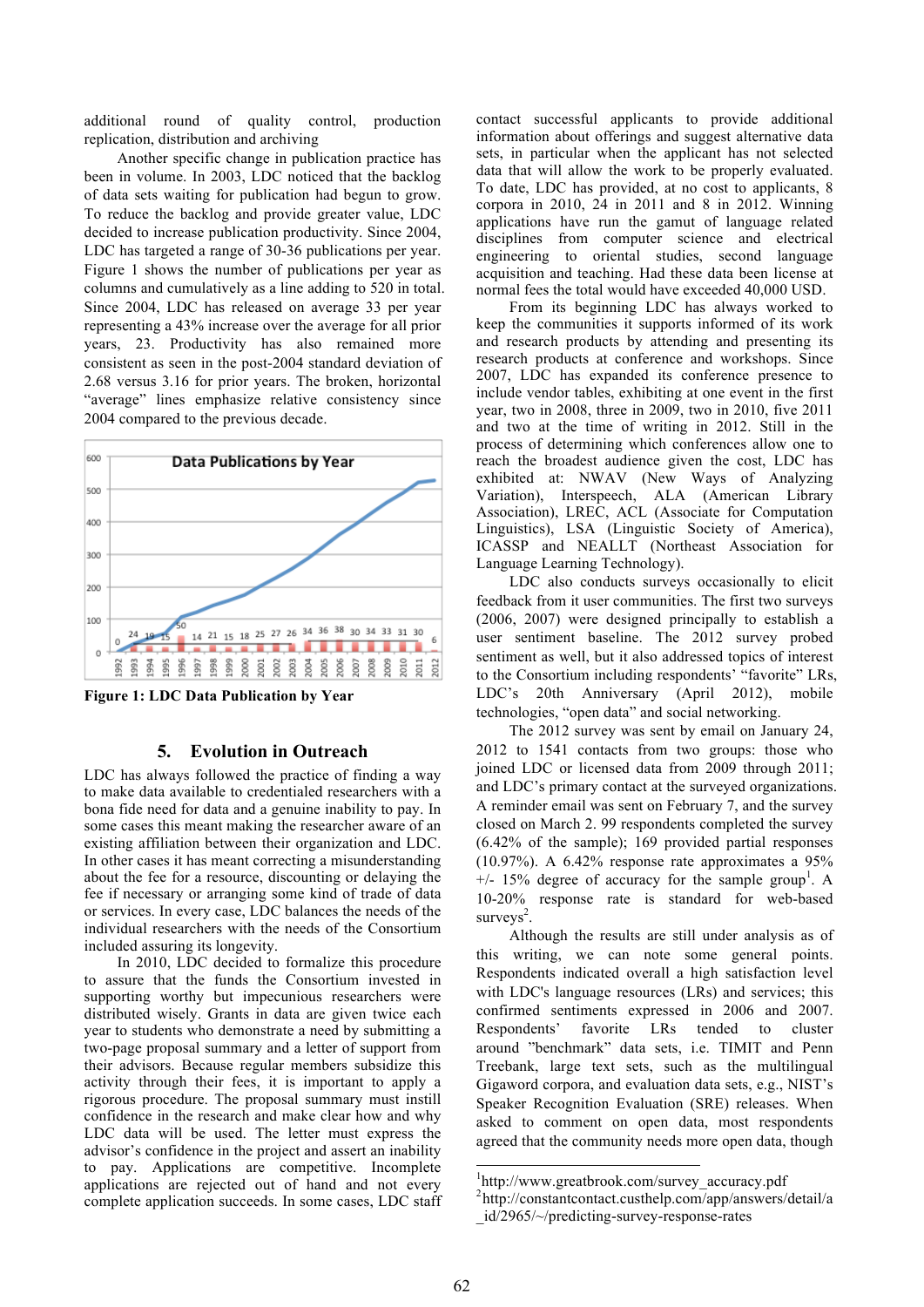responses varied on how this is to be achieved. Respondents also expressed a need for multilingual annotated corpora, particularly in under-resourced languages. The group also noted that while they are becoming more accustomed to using social media networks to gather information on human language technology (HLT) and language-related developments, attending conferences and visiting organizational websites remain their primary information gathering sources.

Several respondents stated that LDC and its services are important -- and in many cases, necessary - for their work, indicating that LDC's founding principles were sound and continue to be relevant. Nevertheless, some responses reflected a degree of confusion or uncertainty about LDC's membership and data license terms. This suggests the need for continued attention to community education and outreach.

## **6. Recent and Current Projects**

In addition to acting as an archive and specialized publisher of language resources, LDC has undertaken collection, annotation and distribution projects since 1995 with funds coming from the U.S. Departments of Commerce, Defence, Education, Homeland Security, the Interior and Justice as well as the National Science Foundation, other non-profits and several commercial organizations.

LDC tasks in support of multisite HLT programs, most frequently DARPA programs, include: needs assessment, specification, planning, project management and creation of data matrices; intellectual property rights management; human subject coordination; tool development; data scouting, collection and triage; annotation, analysis of inter-annotator agreement and quality assurance; outsourcing; data distribution; sourcing and acquisition of existing data, data sharing across programs and management of reserved data such as evaluation and progress sets. A summary of some projects follows.

TDT (Topic Detection and Tracking) contributed to the development of translingual news understanding systems by creating technologies that could segment news broadcasts into individual stories and detect new stories or stories related to a specific topic. LDC provided audio transcripts, story segmentation and topic relevance annotation.

TIDES (Translingual Information Detection, Extraction and Summarization) further developed news understanding systems by creating translingual technologies to perform detection, extraction and summarization of audio and text. LDC provided audio transcripts, story segmentation and topic relevance annotation.

EARS (Effective Affordable Reusable Speech to Text) developed high quality systems that transformed speech to text in multiple languages and channels. LDC provided multilingual broadcast and conversational telephone speech with time-aligned transcripts and annotations of syntactic-semantic units, disfluency and repair that facilitated the downstream processing of transcripts and the conversion into human readable form.

GALE developed technologies to transcribe, translate and distill speech and text in multiple languages into structured, information. LDC provided data, annotations, tools and specifications to the program.

BOLT (Broad Operational Language Translation) is a new program that will create technology to translate text in multiple foreign languages and all genres, search the translations and media including bilingual spoken and written communication. LDC will provide multi-genre text, translation and multiple layers of annotations to BOLT developers.

RATS (Robust Automatic Transcription of Speech) is building systems that perform speech activity detection, language and speaker detection and keyword spotting in very noisy speech. LDC is supporting RATS by providing clean and noisy speech in multiple languages, segmenting spoken regions, transcribing and annotating for language and speaker, keywords.

MR (Machine Reading) extracted knowledge from natural language text for automated processing with little human intervention. LDC supports MR with annotated data, new annotation guidelines and tools, use cases and system assessment.

MADCAT (Multilingual Automatic Document Classification Analysis and Translation) is building systems segment documents into graphic, printed and handwritten zones, extract metadata, perform OCR and translate the resulting text into English. LDC is providing large-scale language resources based on new collection and annotation of new and existing data that divides pages into handwritten and printed zones, lines of text, words and characters and then provides transcription and reading order for the handwritten words.

In addition to DARPA, the US National Science Foundation was one of the earliest supporters of the Consortium and has typically provided funding for basic research and infrastructure creation projects. The earliest NSF funding supported the creation of LDC-Online, a service that provided Internet based access to LDC corpora. The second version, locally funded provided access to broad data types such as English, Arabic and Chinese news text and English conversations regardless of the corpora in which these data were or would be included. *Talkbank* created communities of practice in a dozen disciplines that work with primary linguistic data and also sponsored the contributed to the distribution of the American National Corpus (Reppen, et. al., 2005) and Santa Barbara Corpus of Spoken American English. NetDC explored harmonization of LDC and ELRA practice by jointly producing the TED corpus of non-native academic speech with transcripts and an Arabic Broadcast News corpus. More recent work for NSF has included biomedical information extraction and phonetic analysis.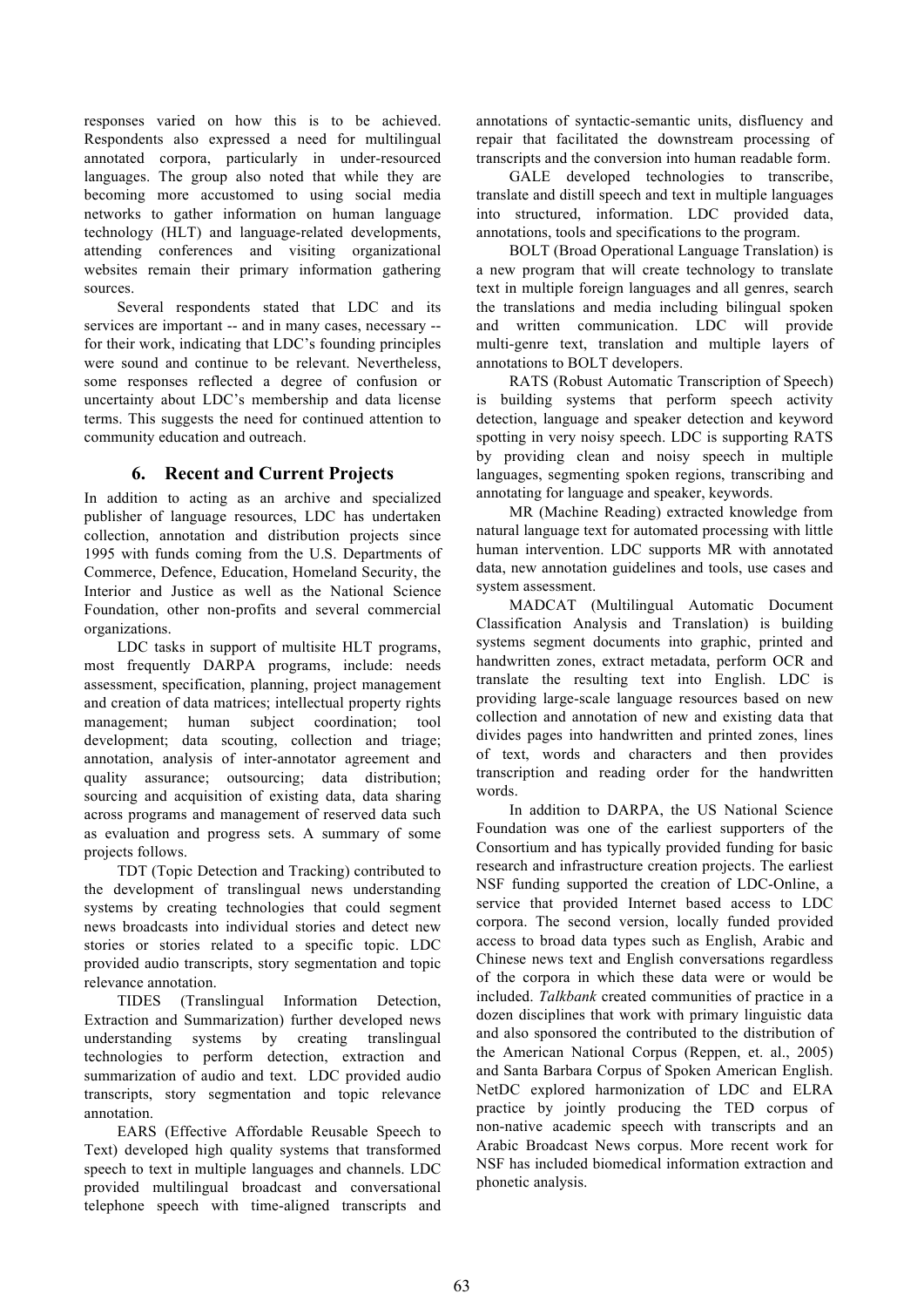With funding from the Department of Education, LDC has created a reading facilitation and evaluation tool and applied it to two morphologically complex but very different languages Arabic and Nahuatl. The tools use morphological analysis to mediate access to digital dictionaries for language learners. Working with Georgetown University Press and US Department of Education support, LDC is now creating Iraqi, Levantine and Moroccan Arabic dialect lexicons that will be shared as print dictionaries and lexical databases.

In addition to contributing to common task programs for numerous sponsors, LDC has contributed data to many technology evaluations organized by NIST. Some of these corpus-building efforts were funded directly by NIST and some by other sponsors for whom NIST conducted the evaluations. Of course, numerous other organizations including MITRE (Mani, et. al., 2009), APPEN (Schlenoff et. al., 2009) and the Universidad Politecnica de Madrid (Ortega-Garcia, et al. (1998) have also provided data to NIST for these and other evaluations. LDC has also provided data for European technology programs including TC-Star and MEDAR and secured for American programs like LCTL (Less Commonly Taught Languages) access to data created in Europe and previously only available via ELDA, for example the EMILLE corpus.

|                    | 96           | 97           | 98 | 99 | 00           | 01           | 02 | 03                   | 04               | 05           | 06 | 07           | 08           | 09                         | 10           | 11            |
|--------------------|--------------|--------------|----|----|--------------|--------------|----|----------------------|------------------|--------------|----|--------------|--------------|----------------------------|--------------|---------------|
| LRE                | $\checkmark$ |              |    |    |              |              |    | √                    |                  | $\checkmark$ |    | $\checkmark$ |              | $\checkmark$               |              | ✓             |
| <b>SRE</b>         | $\checkmark$ | √            | J  | ✓  | ✓            | ✓            | ✓  | $\tilde{\checkmark}$ | √                | $\checkmark$ | Ÿ  |              | $\checkmark$ |                            | $\checkmark$ |               |
| <b>BN Re</b>       | $\checkmark$ | $\checkmark$ | ✓  | ✓  |              |              |    |                      |                  |              |    |              |              |                            |              |               |
| CTS Re             |              | $\checkmark$ | J  |    | $\checkmark$ | J            |    |                      |                  |              |    |              |              |                            |              |               |
| <b>SDR</b>         |              |              | √  | √  | Ÿ            |              |    |                      |                  |              |    |              |              |                            |              |               |
| <b>TDT</b>         |              |              | ✓  | Ÿ  | v            | $\checkmark$ | ✓  | $\tilde{\checkmark}$ | ✓                |              |    |              |              |                            |              |               |
| ACE                |              |              |    |    | V            | $\checkmark$ | √  | ✓                    | √                | ✓            |    | √            | ✓            |                            |              |               |
| <b>RT</b>          |              |              |    |    |              |              | J  | v                    | √                | J            | J  | √            |              | √                          |              |               |
| <b>STD</b>         |              |              |    |    |              |              |    |                      |                  |              | ✓  |              |              |                            |              |               |
| <b>GALE Tr</b>     |              |              |    |    |              |              |    |                      |                  |              | ✓  | ✓            | $\checkmark$ | $\checkmark$               | ✓            | ✓             |
| OpenMT             |              |              |    |    |              | $\checkmark$ | J  | $\checkmark$         | $\boldsymbol{J}$ | $\checkmark$ | ℐ  |              | $\checkmark$ | $\checkmark$               |              |               |
| <b>MetricsMaTr</b> |              |              |    |    |              |              |    |                      |                  |              |    |              | $\checkmark$ |                            | ✓            |               |
| <b>MADCAT</b>      |              |              |    |    |              |              |    |                      |                  |              |    |              | Ÿ            | $\checkmark$               | ✓            | ✓             |
| <b>TAC KBP</b>     |              |              |    |    |              |              |    |                      |                  |              |    |              |              | $\boldsymbol{\mathcal{J}}$ | J            | Î.            |
| <b>TRECVid SED</b> |              |              |    |    |              |              |    |                      |                  |              |    |              | $\checkmark$ | v                          | √            | $\mathcal{J}$ |
| <b>TRECVId MED</b> |              |              |    |    |              |              |    |                      |                  |              |    |              |              |                            | √            | ✓             |
| DUC                |              |              |    |    |              | ✓            | √  | ۷                    |                  |              |    | ↵            |              |                            |              |               |

#### **Figure 2: LDC Data in NIST Evaluations**

*Abbreviation Key: LRE= Language Recognition, SRE= Speaker Recognition, BN Re= Broadcast News Recognition (HUB-4), CTS Re= Conversational Telephone Recognition (HUB-5), SDR= Spoken Document Retrieval, TDT= Topic Detection and Tracking, ACE= Automatic Content Extraction, RT= Rich Transcription, STD= Spoken Term Detection, OpenMT= Open Machine Translation, MetricsMaTr= Metrics for Machine Translation, KBP= KnowledgeBase Population, SED= Surveillance Event Detection, MED= Multimedia Event Detection, DUC= Document Understanding Conference*

#### **7. Conclusion and Future Plans**

This paper has sketched the evolution in selected LDC activities over its 20 year history that respond to community demands for more and larger language resources in a growing number of languages annotated with greater sophisticated. The current activities stand in stark contrast to the original ones. The Consortium plans to maintain its leadership role and continue to create and distribute LRs while reaching into new languages genres and user communities. We will also continue integrating HLTs into our workflow, increasing research activities and outreach to students, simplifying production through efficiency and outsourcing and to expanding our work in tools and specification development.

#### **8. References**

- Ahtaridis, Eleftheria, Christopher Cieri, Denise DiPersio (2012) LDC Language Resource Database: Building a Bibliographic Database in LREC 12: Eighth International Conference on Language Resources and Evaluation, Istanbul, May 21-27, 2012.
- Bird, Steven, Mark Liberman (1999) A Formal Framework for Linguistic Annotation, Tech Report MS-CIS-99-01, University of Pennsylvania, Department of Computer and Information Science, arXiv:cs/9903003v1.
- Clopper, Cynthia, David Pisoni (2006) The Nationwide Speech Project: A new corpus of American English Dialects, Speech Communication v. 48, pp. 633–644.
- CLARIN (2011) CLARIN web site http://www.clarin.eu.
- Franz, Alex, Thorsten Brants (2006) All Our N-gram are Belong to You, Google Research Blog, Thursday, August 03, 2006 at 8/03/2006 11:26:00 AM, http://googleresearch.blogspot.com/2006/08/all-our-ngram-are-belong-to-you.html.
- John S. Garofolo, et al. TIMIT Acoustic-Phonetic Continuous Speech Corpus LDC93S1. CD-ROM. Philadelphia: Linguistic Data Consortium, 1993.
- LDC (2011) GALE Project Task Specification and Annotation Guidelines web page, http://projects.ldc.upenn.edu/gale/task\_specifications/.
- LDC (2009) Linguistic Data Consortium Catalog, http://www.ldc.upenn.edu/Catalog.
- Maamouri, Mohamed, Ann Bies, Seth Kulick (2010) Upgrading and Enhancing the Penn Arabic Treebank: A GALE Challenge in Olive, Christianson, McCary, 2010.
- Mani, Inderjeet, Christy Doran, Dave Harris, Janet Hitzeman, Rob Quimby, Justin Richer, Ben Wellner, Scott Mardis, and Seamus Clancy (2009) SpatialML: Annotation Scheme, Resources and Evaluation, MITRE Technical Reports 09\_3827, The MITRE Corporation, The MITRE Corporation.
- Marcus, Mitchell P., Beatrice Santorini, Mary Ann Marcinkiewicz and Ann Taylor. Treebank-3 LDC99T42. CD-ROM. Philadelphia: Linguistic Data Consortium, 1999.
- Novotney, Scott, Chris Callison-Burch, (2010) Cheap, Fast and Good Enough: Automatic Speech Recognition with Non-Expert Transcription, Human Language Technologies: The 2010 Annual Conference of the North American Chapter of the ACL, pages 207–215, Los Angeles, California, June 2010.
- Olive, Joseph, Caitlin Christianson, John McCary (2010) Handbook of Natural Language Processing and Machine Translation: DARPA Global Autonomous Language Exploitation, New York: Springer.
- Ortega-Garcia, J. et al. (1998) AHUMADA: A Large Speech Corpus in Spanish for Speaker Identification and Verification, in Proceedings of ICASSP '98, Vol.